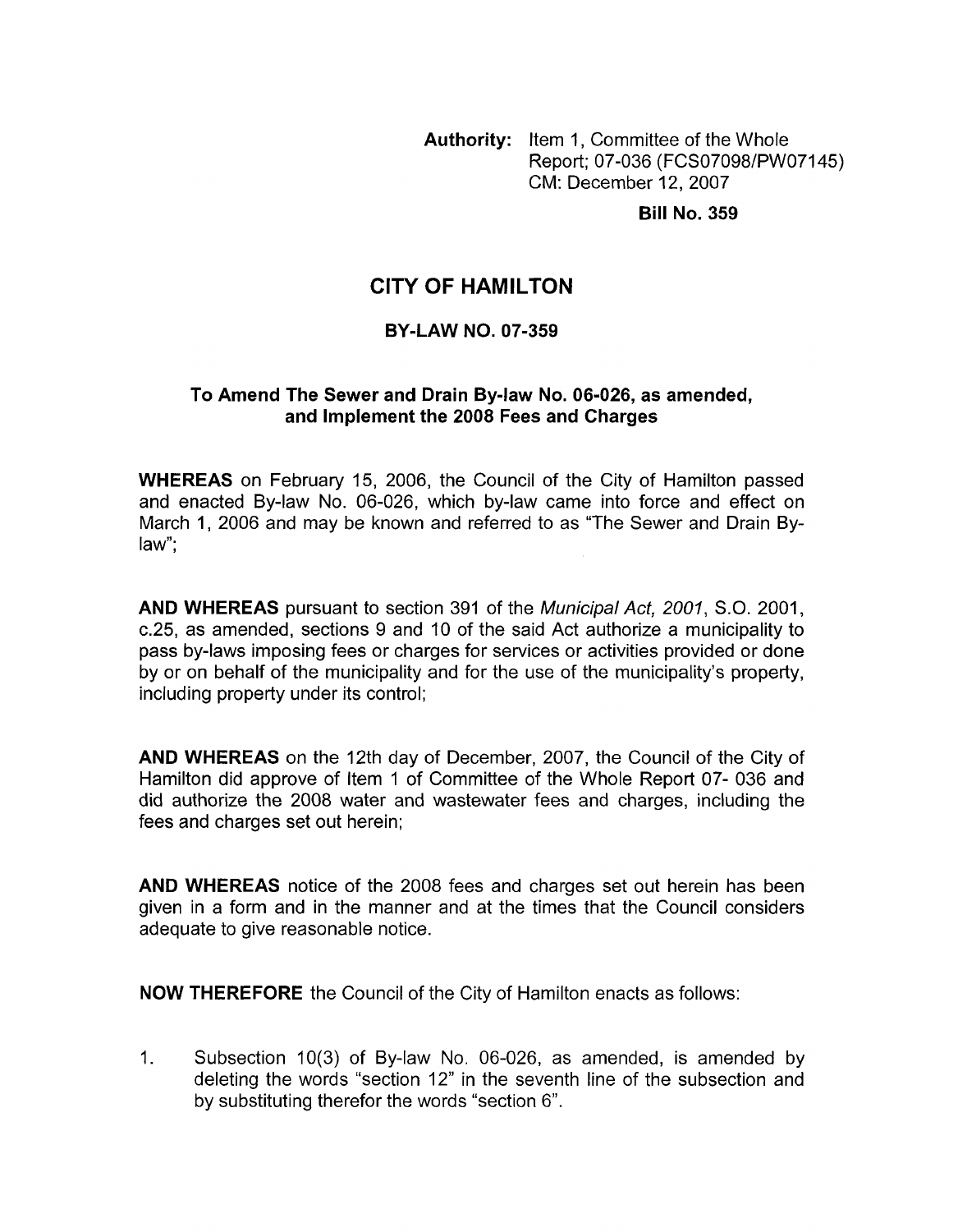- 2. Subsection 10(5) of By-law No. 06-026, as amended, is amended by deleting the words "section 12" in the third to last line of the subsection and by substituting therefor the words "section 6". **2008**, as amended, is amended by<br>
in the third to last line of the subsection<br>
words "section 6".<br>
06-026, as amended, is repealed and<br>
-law is substituted therefor.<br>
as a of January 1, 2008.<br>
ts of By-law No. 06-026, as
- 3. Schedule "A" to By-law No. 06-026, as amended, is repealed and Schedule "A" attached to this by-law is substituted therefor.
- 4. This by-law shall come into force as of January 1, 2008.
- 5. In all other respects, the contents of By-law No. 06-026, as amended, are hereby confirmed as unchanged.

**PASSED AND ENACTED** this 12<sup>th</sup> day of December, 2007.

Fred Eisenberger

Mayor City Clerk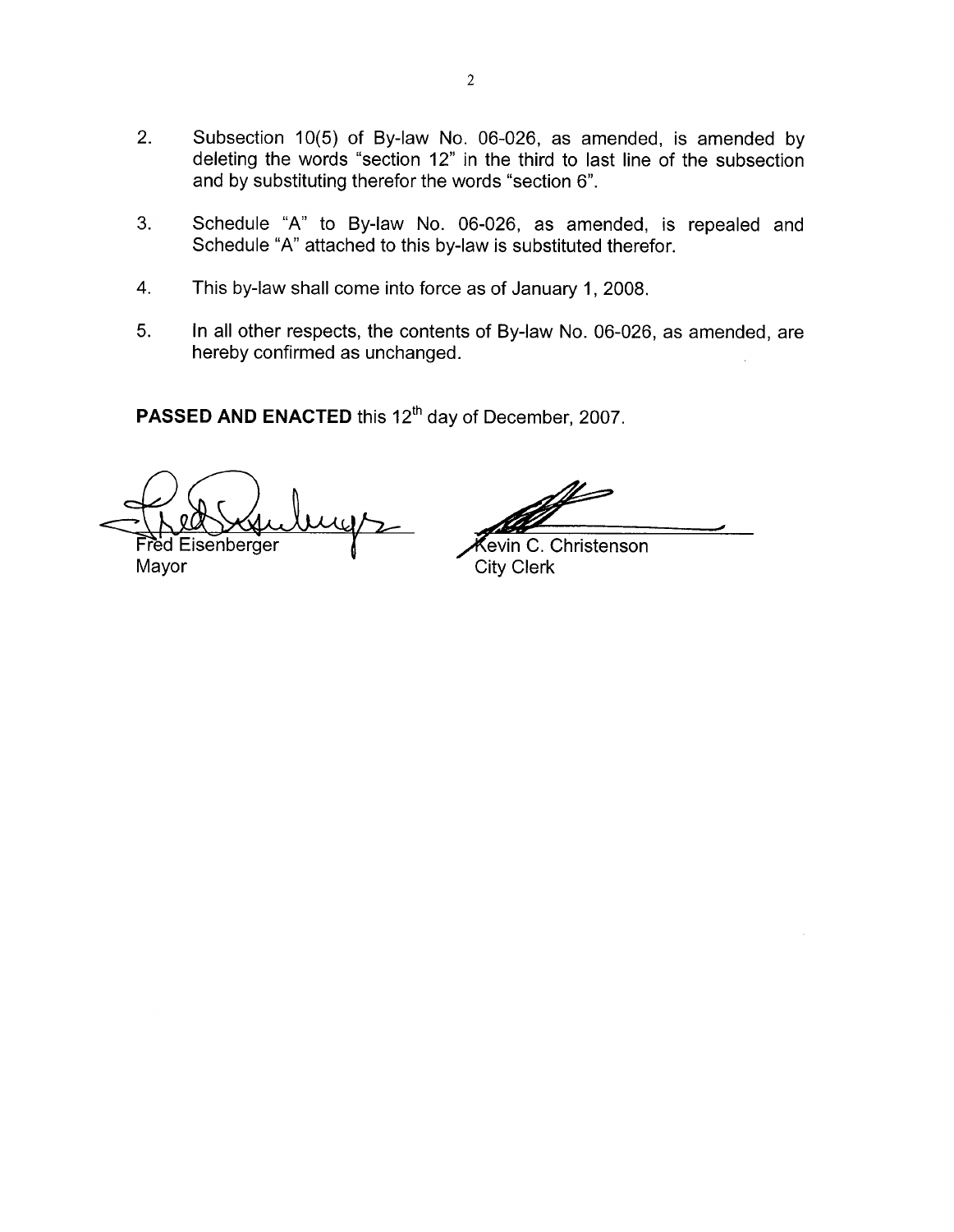# **SCHEDULE "A"**

#### SCHEDULE OF FEES AND CHARGES Effective January 1,2008

| 1. | Basic Fee for any sewer permit                                                                                                         |                                                                                                                                    |         |  |
|----|----------------------------------------------------------------------------------------------------------------------------------------|------------------------------------------------------------------------------------------------------------------------------------|---------|--|
|    | fees are payable:                                                                                                                      | In addition to the basic fee described<br>in section (1) of this Schedule "A", the following                                       |         |  |
|    | (a)                                                                                                                                    | for a Sanitary Sewer Lateral - Private Portion and<br>a Sanitary Sewer Lateral - Public portion, or for<br>either one individually | \$22.90 |  |
|    | (b)                                                                                                                                    | for a Storm Sewer Lateral – Private Portion and a<br>Storm Sewer Lateral - Public Portion, or for<br>either one individually       | \$22.90 |  |
|    | (c)                                                                                                                                    | for a Branch Connection to a<br>Sewer Lateral - Private Portion                                                                    | \$22.90 |  |
|    | (d)                                                                                                                                    | for a Catchbasin including<br>connection to a Storm<br>Sewer Lateral - Private Portion                                             | \$22.90 |  |
|    | (e)                                                                                                                                    | inspect Storm Sewer                                                                                                                | \$22.90 |  |
|    | (f)                                                                                                                                    | inspect Sanitary Sewer                                                                                                             | \$22.90 |  |
| 2. |                                                                                                                                        | Discharge of Special Service Agreements<br>\$228.50                                                                                |         |  |
| 3. | Sanitary Sewer Lateral - Private Portion and<br>Sanitary Sewer Lateral - Public Portion<br>Inspection (weekend)<br>\$228.50            |                                                                                                                                    |         |  |
| 4. | <b>Expired Sewer Permit Extension (Renewal)</b><br>\$34.20<br>(plus any difference in price between new permit and expired permit)     |                                                                                                                                    |         |  |
| 5. | Service Charge for Missed Appointments<br>\$102.00<br>and Inspections Not Ready and<br>completed follow-up inspection (\$50.00/visit). |                                                                                                                                    |         |  |